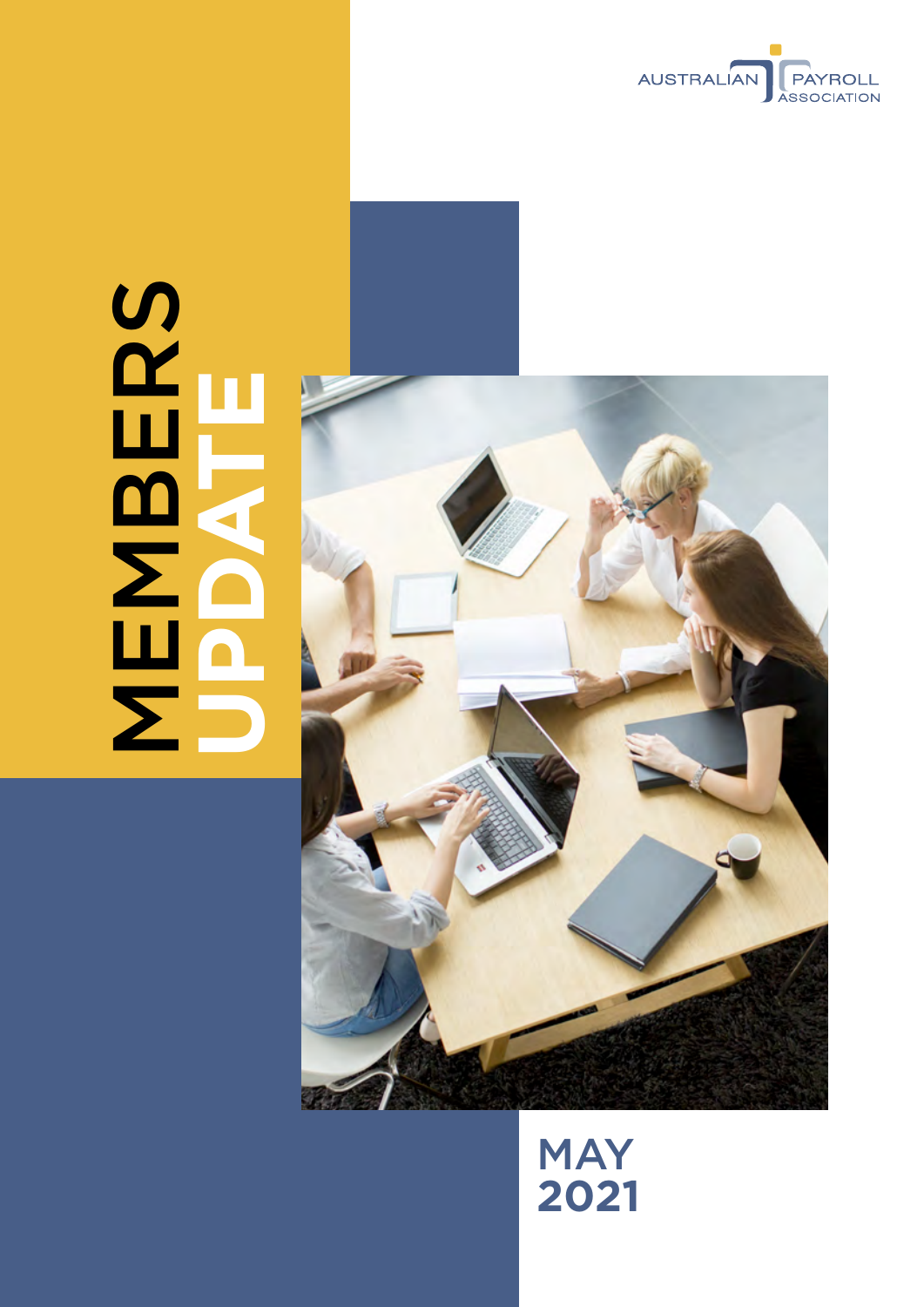

#### In this month's members update we look at:

- Reminder of Casual Employment changes
- Superannuation Guarantee Increase FAQs
- **Super Stapling**
- JobKeeper Overpayments
- FAQ: Can I deduct Notice from Leave paid out on termination?

#### **Welcome to the May 2021 member's update**

The end of the financial year is fast approaching and we have been receiving an increasing number of queries regarding the legislated superannuation guarantee increase, with the frequently asked questions answered for you below.

Also, don't forget that employers have new obligations for their casual employees' effective 27 March 2021 and should be considering these impacts now.

Finally, we thought we'd seen the end of JobKeeper, however the ATO has released new information regarding their process if they identify an overpayment of JobKeeper payments.



All new casual employees employed after the 27th of March 2021 should receive the Casual Employment Information Statement (CEIS), and small business employers (less than 15 employees) should provide all casuals employed at as 27 March 2021 with the CEIS immediately

Non-small business employers are required to provide existing casual employees (employed before 27 March 2021) with the CEIS as soon as possible after the 27th of September 2021.

You can find a copy of the CEIS here *[https://www.fairwork.gov.au/employee-entitlements/national](https://www.fairwork.gov.au/employee-entitlements/national-employment-standards/casual-employment-information-statement)[employment-standards/casual-employment-information-statement](https://www.fairwork.gov.au/employee-entitlements/national-employment-standards/casual-employment-information-statement)*

Further to the legislative changes for casuals, the Fair Work Commission is currently reviewing Modern Awards to determine if any changes need to be made within the awards. The Fair Work Commission will be considering:

- Whether the awards need to change in the way they define casuals
- Whether award model casual conversion clauses need to be amended
- Whether there are implications of any award variations for existing employment arrangements

The Fair Work Commission has committed to completing this review by 27 September 2021.

#### Superannuation Guarantee Increase 1 July 2021

The superannuation guarantee increase from 9.5% to 10% is currently legislated to come into effect on 1 July 2021.

FAQs

1. Will the increase go ahead as planned?

At this stage the increase is legislated. In order to remove or delay the increase the government will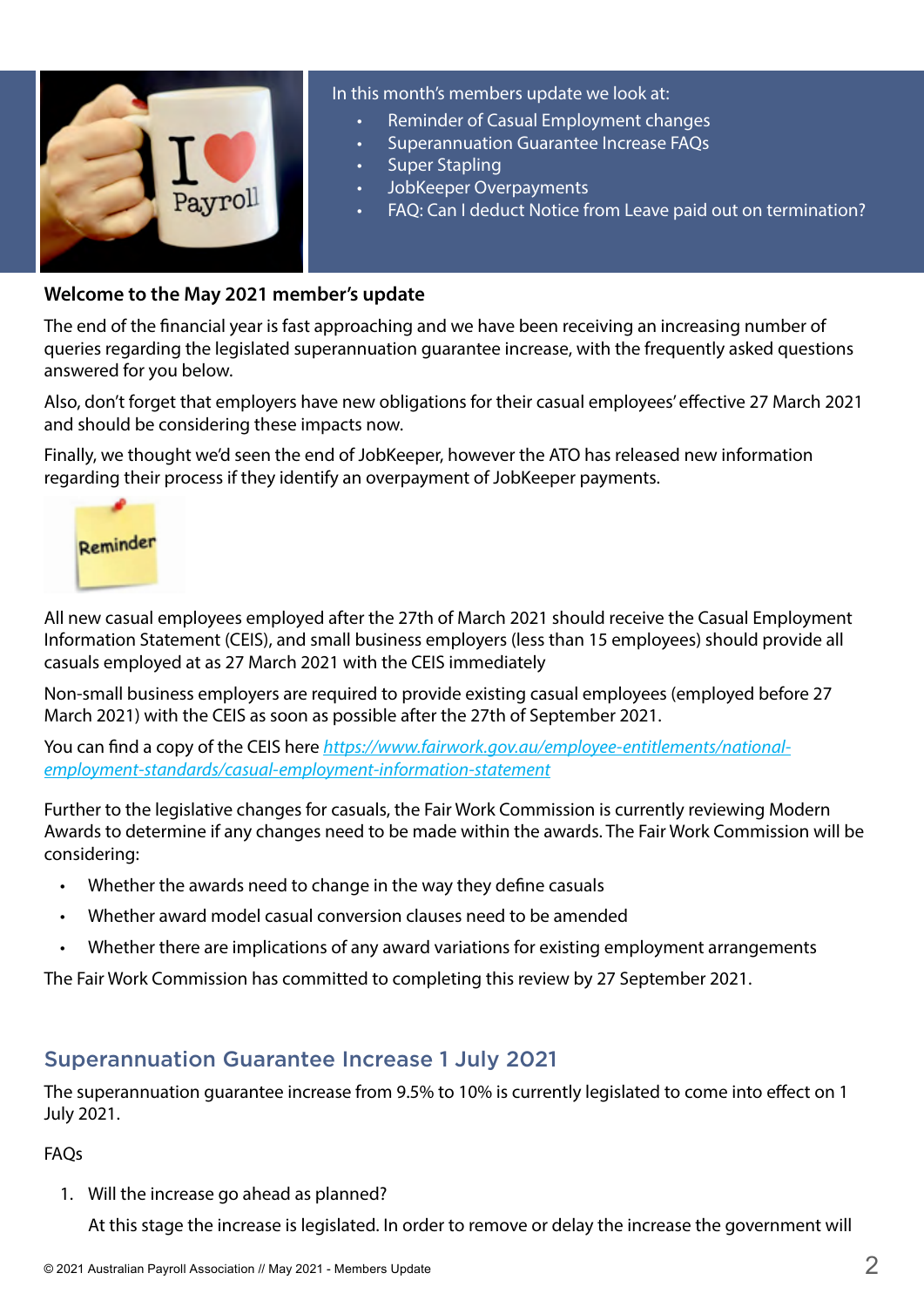need to introduce new legislation to parliament and this will need to pass through both houses.

2. How will the increase impact employees on salary packages that are inclusive of super?

Employees with a remuneration package will need to be reviewed and you may need to seek legal advice as to your contractual obligations for these employees. This could mean a pay decrease for some employees if their contracts allow. For example, an employee earning a \$110,000 salary package with the current 9.5% superannuation contribution, would currently receive a before tax total of \$100,456.62, however, with the superannuation guarantee rate increasing to 10%, the before-tax pay may decrease to \$100,000.

3. What happens if part of the pay period falls in June but the pay date is in July?

All payments made from 1 July onwards will have the 10% superannuation rate applied, even if part or all of the pay period falls in June. Superannuation obligations are always determined based on the pay date.

What to do next:

- Make sure that your payroll software provider is able to amend the Super percentage for the appropriate payrun.
- Review and update any employee contracts that have a Superannuation Guarantee of less than 10%
- Check the wording in your employee contracts for employees with remuneration packages
- Have discussions with employees particularly if the changes are likely to impact their take home pay.

Australian Payroll Association will monitor whether the upcoming Budget affects the legislated increase and will keep you updated in upcoming Members Updates if anything changes.

#### Super Stapling

Super stapling rules are proposed to become effective on 1st of July 2021. Currently, if a new employee does not choose or nominate a superannuation fund an employer makes contribution on behalf of the employee into the employers chosen default super. As a result, many employees have multiple super funds. In the last federal budget the government flagged its intention to address this by proposing the new rules for Stapling Super to be introduced from the 1st of July 2021. The legislation has not yet passed through parliament, but if these rules are passed there will be a new process for employers to check if a new employee has chosen a superannuation fund and if not, the employer will need to determine what fund the employees' stapled fund is.

A stapled fund is the last superannuation fund that contributions were made to on the employees' behalf or if they have several funds, the fund that has the largest account balance.

Australian Payroll Association will monitor the progress of the Super Stapling legislation and will update you in upcoming Members Updates once further information is available.

#### JobKeeper Overpayments

JobKeeper may be over, however the ATO is still reviewing employer and employee eligibility for the scheme to ensure that all payments were made to eligible participants. The ATO has recently released updated information regarding how they will treat JobKeeper overpayments that they have identified. Further information is available in the link below: